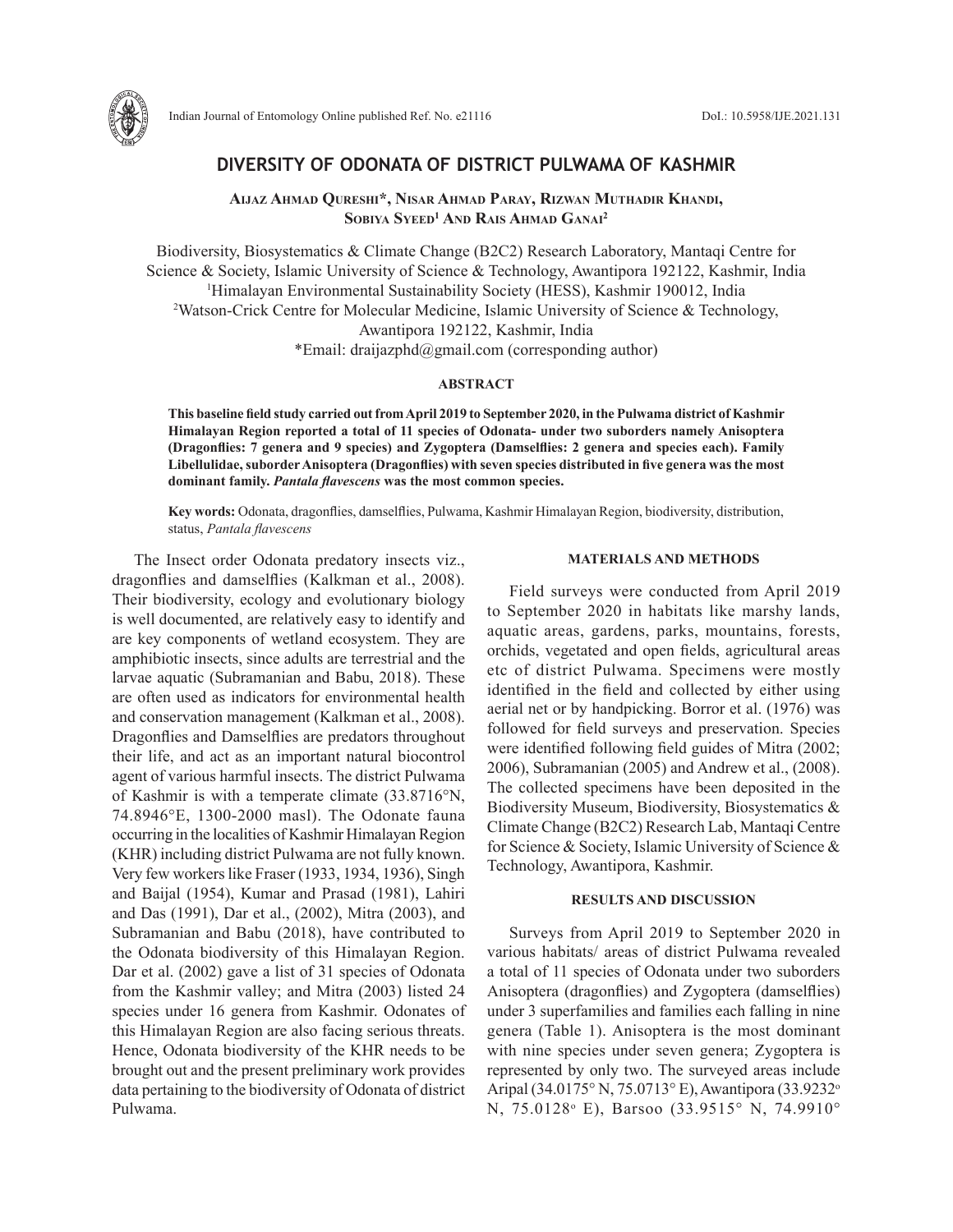| Species                                         | Common name                                                                                  | <b>Status</b>                                                                 | Remarks                                                                                                                                                                                                                                                                                                                                                                                                                                                                                       |  |  |
|-------------------------------------------------|----------------------------------------------------------------------------------------------|-------------------------------------------------------------------------------|-----------------------------------------------------------------------------------------------------------------------------------------------------------------------------------------------------------------------------------------------------------------------------------------------------------------------------------------------------------------------------------------------------------------------------------------------------------------------------------------------|--|--|
| Zygoptera                                       |                                                                                              |                                                                               |                                                                                                                                                                                                                                                                                                                                                                                                                                                                                               |  |  |
| Lestoidea                                       |                                                                                              |                                                                               |                                                                                                                                                                                                                                                                                                                                                                                                                                                                                               |  |  |
| Lestidae                                        |                                                                                              |                                                                               |                                                                                                                                                                                                                                                                                                                                                                                                                                                                                               |  |  |
| 1. Lestes barbarus (Fabricius,<br>1798)         | Southern Emerald<br>Damselfly,<br>Shy Emerald<br>Damselfly,<br>Migrant<br>Spreadwing         | Least concern<br>(Clausnitzer, 2020)                                          | It is a migrant and highly erratic species<br>(Assandri, 2019). Samraoui and Corbet (2000),<br>gave its occurrence in Algeria from April to<br>October. Now, it was found active from June<br>to November. Earlier, Fraser (1933), Dar et al.,<br>(2002) and Mitra (2003) gave its distribution<br>in Kashmir Himalayan Region.                                                                                                                                                               |  |  |
| 2. Sympecma paedisca (Brauer,<br>1877)          | Siberian Winter<br>Damselfly                                                                 | Least concern<br>(Kalkman, 2014)                                              | It was seen active from June to October. Fraser<br>(1933), Dar et al., (2002) and Mitra (2003) gave<br>its distribution from Kashmir. It is regarded as<br>critically endangered as per Italian Red List<br>(Assandri, 2019)                                                                                                                                                                                                                                                                  |  |  |
| Anisoptera                                      |                                                                                              |                                                                               |                                                                                                                                                                                                                                                                                                                                                                                                                                                                                               |  |  |
| Superfamily: Aeshnoidea                         |                                                                                              |                                                                               |                                                                                                                                                                                                                                                                                                                                                                                                                                                                                               |  |  |
| Aeshnidae                                       |                                                                                              |                                                                               |                                                                                                                                                                                                                                                                                                                                                                                                                                                                                               |  |  |
| 3. Aeshna juncea (Linnaeus,<br>1758)            | Common Hawker,<br>Moorland Hawker,<br>Sedge Darner                                           | Least concern<br>(Boudot, 2017)                                               | Found flying from June to September.<br>Distribution in Kashmir known (Fraser, 1936;<br>Dar et al., 2002; Mitra, 2003). Found up to<br>1200 m                                                                                                                                                                                                                                                                                                                                                 |  |  |
| 4. Anax parthenope (Selys, 1839) Lessor Emperor |                                                                                              | Least concern<br>(Ferreira, 2010;<br>Ferreira et al., 2010;<br>Kalkman, 2010) | Found active from June to September. Samraoui<br>and Corbet (2000) reported it from April to<br>October in Algeria. Fraser (1936), Kumar and<br>Prasad (1981), Dar et al., (2002), and Mitra<br>(2003) gave its distribution in Kashmir.                                                                                                                                                                                                                                                      |  |  |
| Libelluloidea                                   |                                                                                              |                                                                               |                                                                                                                                                                                                                                                                                                                                                                                                                                                                                               |  |  |
| Libellulidae                                    |                                                                                              |                                                                               |                                                                                                                                                                                                                                                                                                                                                                                                                                                                                               |  |  |
| 5. Crocothemis erythraea Brulle,<br>1832        | Broad Scarlet,<br>Common Scarlet-<br>Darter, Scarlet<br>Darter, Scarlet<br>Dragonfly         | Least concern<br>(Clausnitzer, 2016)                                          | Found active from June to October. Samraoui<br>and Corbet (2000) found it active from April<br>to October in Algeria                                                                                                                                                                                                                                                                                                                                                                          |  |  |
| 6. Crocothemis servilia (Drury,<br>1770)        | Scarlet Skimmer,<br>Ruddy Marsh<br>Skimmer                                                   | 2017)                                                                         | Least concern (Dow, Found active from June to October. They have<br>been observed flying in the altitudinal range up<br>to 1000 m. During the present investigations,<br>Observed frequently during mid-day flying up<br>to 10 m, some flying during morning hours.<br>Nair (2011) gave its flight period from May<br>to September in India. Widely distributed in<br>Oriental and Australian region (Subramanian,<br>2005). Andrew et al., (2008) called it as a<br>commonest red dragonfly. |  |  |
| 7. Orthetrum luzonicum (Brauer,<br>1868)        | Marsh Skimmer,<br><b>Tricolored Marsh</b><br>Hawk, Slender Blue<br>Skimmer, Luzon<br>Skimmer | Least concern (Dow,<br>2010a)                                                 | Breeds in habitats like marshes, wet areas, rice<br>fields and open and disturbed areas; widespread<br>at upland streams, ponds, marshland, edge of<br>forests, etc. No conservation measures are<br>needed (Dow, 2010a). Seen up to 1500 m (Dow,<br>2010a). Found flying from June to September.<br>Lahiri and Das (1991) reported it from Kashmir.                                                                                                                                          |  |  |

# Table 1. Distribution of Odonata in Pulwama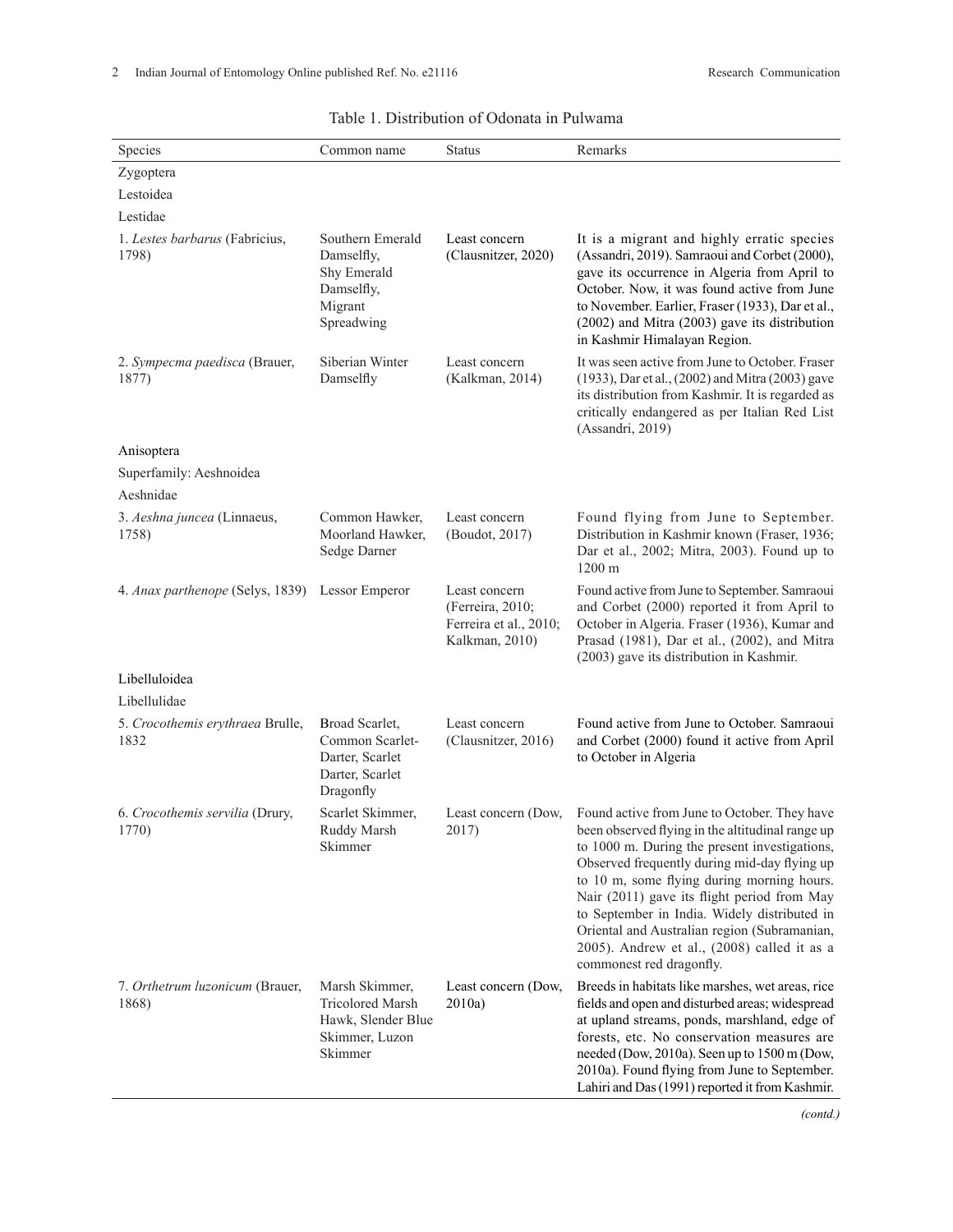| 8. Orthetrum triangulare (Selys,<br>1878)  | <b>Blue Tailed Forest</b><br>Hawk                     | Least concern (Dow,<br>$2010b$ )                | Found mostly during mid-day time and comes<br>to the same perch/ place in the next days, and<br>sit under sunny spots. Fraser (1936), Dar et al.,<br>$(2002)$ and Mitra $(2003)$ gave its distribution<br>from Kashmir. Fraser (1936) gave its altitudinal<br>range between 1200-2400 m. Found flying from<br>June to November.                                                             |
|--------------------------------------------|-------------------------------------------------------|-------------------------------------------------|---------------------------------------------------------------------------------------------------------------------------------------------------------------------------------------------------------------------------------------------------------------------------------------------------------------------------------------------------------------------------------------------|
| 9. Pantala flavescens (Fabricius,<br>1798) | Wandering Glider,<br>Globe Skimmer,<br>Globe Wanderer | Least concern<br>(Boudot, et al.,<br>2016)      | Highly migratory species (Andrew et al., 2008;<br>Nair, 2011). It is widely distributed in the<br>Indian subcontinent/ Oriental region and the<br>most common (Mitra, 2003; Andrew, et al.,<br>2008). Found active from June to November,<br>commonly in paddy fields, playgrounds,<br>wetlands, orchids, forests, open areas, etc.<br>Mitra (2003), gave its distribution from<br>Kashmir. |
| 10. Sympetrum commixtum<br>(Selys, 1844)   | Mountain Meadow<br>Hawk                               | Least concern (Dow,<br>2010c                    | Widely distributed in Himalayan Region and<br>India, Nepal and Bhutan (Mitra, 2006). Found<br>near ponds, orchids, paddy fields, flying from<br>June to September. Fraser (1936), (Dar et al.<br>$(2002)$ , and Mitra $(2003)$ gave its distribution<br>in Kashmir.                                                                                                                         |
| 11. Trithemis aurora (Burmeister,<br>1839) | Crimson Marsh<br>Skimmer                              | Least concern<br>(Subramanian and<br>Dow, 2010) | It is distributed throughout India (Sharma,<br>2014) and is common (Subramanian and Dow,<br>2010). Found in both terrestrial and freshwater,<br>such as ponds, lakes, marshes, wet paddy fields,<br>streams, open areas, rivers, and irrigation<br>canals. Found flying from June to September.<br>Subramanian and Dow (2010) mentioned its<br>distribution from Kashmir.                   |

E), Beighpora (33.8784° N, 75.0093° E), Chersoo (33.8852° N, 75.0254° E), Dadsara (33.9043° N, 75.0855° E), Kakapora (33.9468° N, 74.9296° E), Kandizal (33.9925° N, 74.9136° E), Khrew (34.0209° N, 74.9998° E), Koil (33.8782° N, 74.9472° E), Ladhu (33.9925° N, 74.9935° E), Lajoora (33.8989° N, 74.9588° E), Lassipora (33.8134° N 74.9408° E), Lethpora (33.9675° N, 74.9647° E), Lurgam (33.9710° N, 75.0918° E), Malangpora (33.8918° N, 74.9811° E), Midoora (33.9301° N, 75.0609° E), Newa (33.9159° N, 74.8818° E), Naibugh (33.9138° N, 75.0918° E), Newa (33.9159° N, 74.8818° E), Padgampora (33.9092° N, 74.9972° E), Pampore (34.0060° N, 74.9238° E), Pastuna (33.9931° N, 75.0758° E), Pulwama town (33.8716° N, 74.8946° E), Rajpora (33.8243° N, 74.8531° E), Ratnipora (33.9209° N, 74.9438° E), Shadimarg (33.8040° N, 74.8229° E), and Tral (33.9342° N, 75.1137° E). The family Libellulidae was the most dominant with 7 species under 5 genera. *Pantala flavescens* was the most common and dominant species. More sighting was during summer season. As per the IUCN Red List of Threatened Species, all the species reported here are categorized under least concern species category.

### **ACKNOWLEDGEMENTS**

The authors thank the Ministry of Science & Technology, Department of Science and Technology (DST), Government of India for providing financial assistance vide grant No. DST/CCP/HICAB/SN-J&K/170/2018 (G). The Islamic University of Science & Technology, J&K is acknowledged for providing laboratory and other facilities. Thanks are due to Dr K A Subramanian, Scientist-E and Officer-in-Charge, Southern Regional Centre, Zoological Survey of India, Chennai, for identification of specimens.

#### **REFERENCES**

- Andrew R J. Subramanian K A, Tiple A D. 2008. A handbook on common Odonates of Central India, South Asian Council of Odonatology. 18th International symposium of odonatology, Hislop College, Nagpur, India. 66 pp.
- Assandri G. 2019. A critical review of the odonate fauna of Trentino: annotated checklist and new relevant data for Italy (Insecta: Odonata). Fragmenta Entomologica 51(1): 75-88.
- Borror D J, Delong D M, Triplehorn C A. 1976. An introduction to the study of insects. Holt, Rinehart and Winston, USA. 788 pp.
- Boudot J P, Clausnitzer V, Samraoui B, Suhling F, Dijkstra K D B, Schneider W, Paulson D R. 2016. *Pantala flavescens.* The IUCN Red List of Threatened Species 2016: e.T59971A65818523.http://